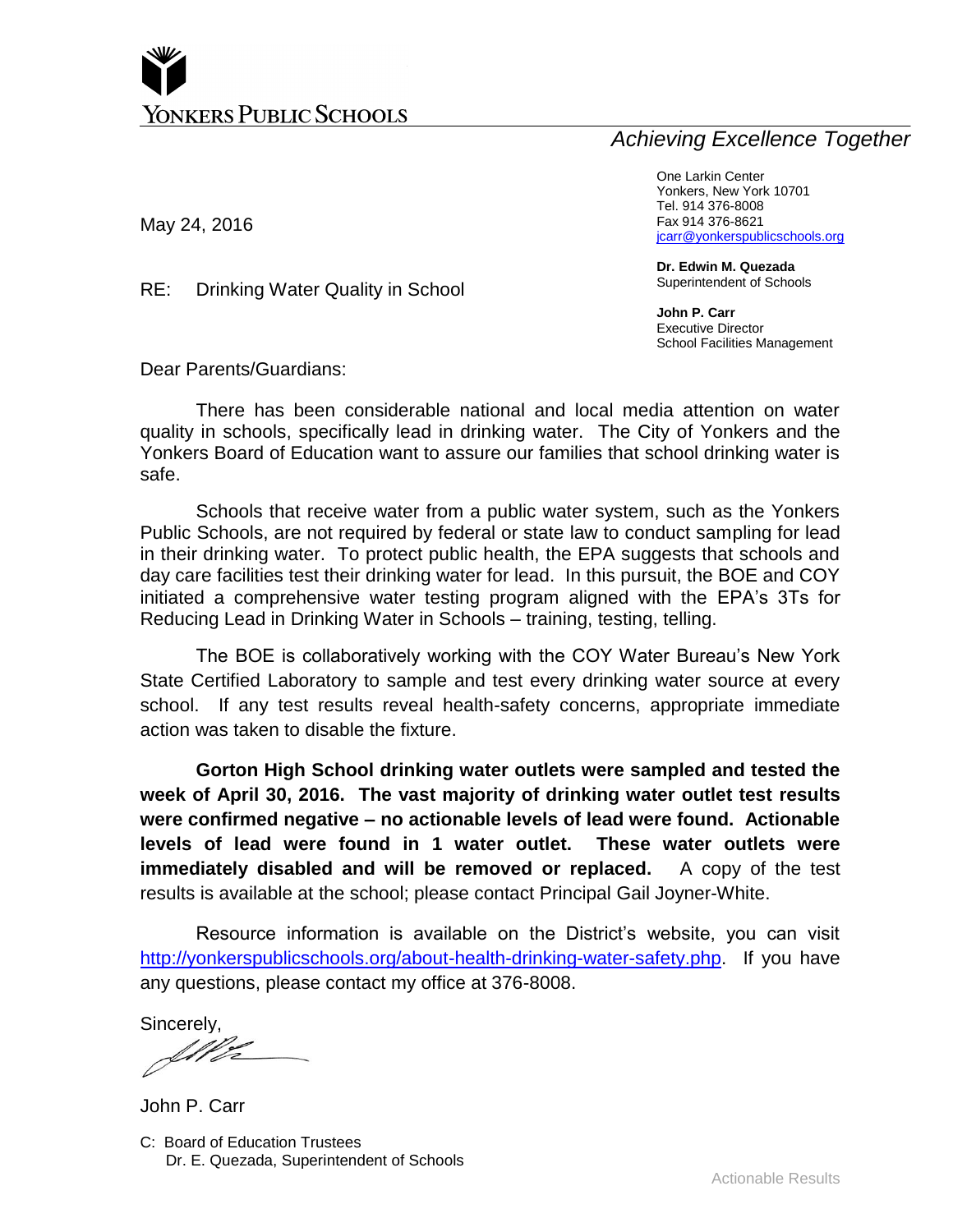

# **Achieving Excellence Together**

One Larkin Center Yonkers, New York 10701 Tel. 914 376-8008 Fax 914 376-8621 jcarr@yonkerspublicschools.org

Dr. Edwin M. Quezada Superintendent of Schools

John P. Carr **Executive Director** School Facilities Management

Mayo 24, 2016

RE: Calidad del agua potable en las escuelas

Estimados padres/encargados

Los medios de comunicación, locales y nacionales, han tomado en gran consideración el tema de la calidad del agua en las escuelas, específicamente en lo que tiene que ver con la existencia de plomo en el agua potable. La Ciudad de Yonkers y la Junta de Educación deseamos que nuestras familias tengan la certeza de que el agua potable de las escuelas es sana y segura para beber.

Las escuelas que reciben aqua de un sistema público, como es el caso de las Escuelas Públicas de Yonkers, no están obligadas por las leyes federales o estatales a conducir pruebas de plomo en el agua potable. Para proteger la salud pública, la Agencia de Protección Ambiental (EPA por sus siglas en inglés) sugiere que las escuelas y los centros de cuidado infantil inspeccionen su agua potable para descartar la presencia de plomo. Para alcanzar esta meta, la Junta de Educación y la Ciudad de Yonkers iniciaron un programa integral para examinar el agua el cual está alineado con la iniciativa de la EPA conocida en inglés como 3Ts for Reducing Lead in Drinking Water in Schools - training, testing, telling (3T para Reducir el Plomo del Agua Potable en las Escuelas - Capacitar, Comprobar, Informar).

La Junta de Educación trabaja en colaboración con el Departamento de Agua de la Ciudad de Yonkers y su laboratorio certificado por el Estado de Nueva York para probar y examinar todas las fuentes de agua potable en cada una de las escuelas. Si algún resultado revela causas de preocupación para la salud, se tomarán medidas inmediatas para deshabilitar la fuente o fuentes en cuestión.

Las fuentes de aqua potable de Gorton High School fueron probadas y examinadas durante la semana de Abril 30, 2016. La gran mayoría de los resultados fueron negativos - no se encontraron niveles que requieran acción. Se encontraron niveles que requieren acción en 1 fuentes de agua. Estas fuentes fueron deshabilitadas inmediatamente y serán removidas o reemplazadas. Si desea obtener una copia de los resultados, favor comuníquese con el Director Gail Joyner-White.

Puede encontrar más información en nuestra página de internet en http://yonkerspublicschools.org/about-health-drinking-water-safety.php. Si tiene alguna pregunta, por favor llámenos al 376-8008.

Atentamente,

Ille

John P. Carr C: Board of Education Trustees Dr. E. Quezada, Superintendent of Schools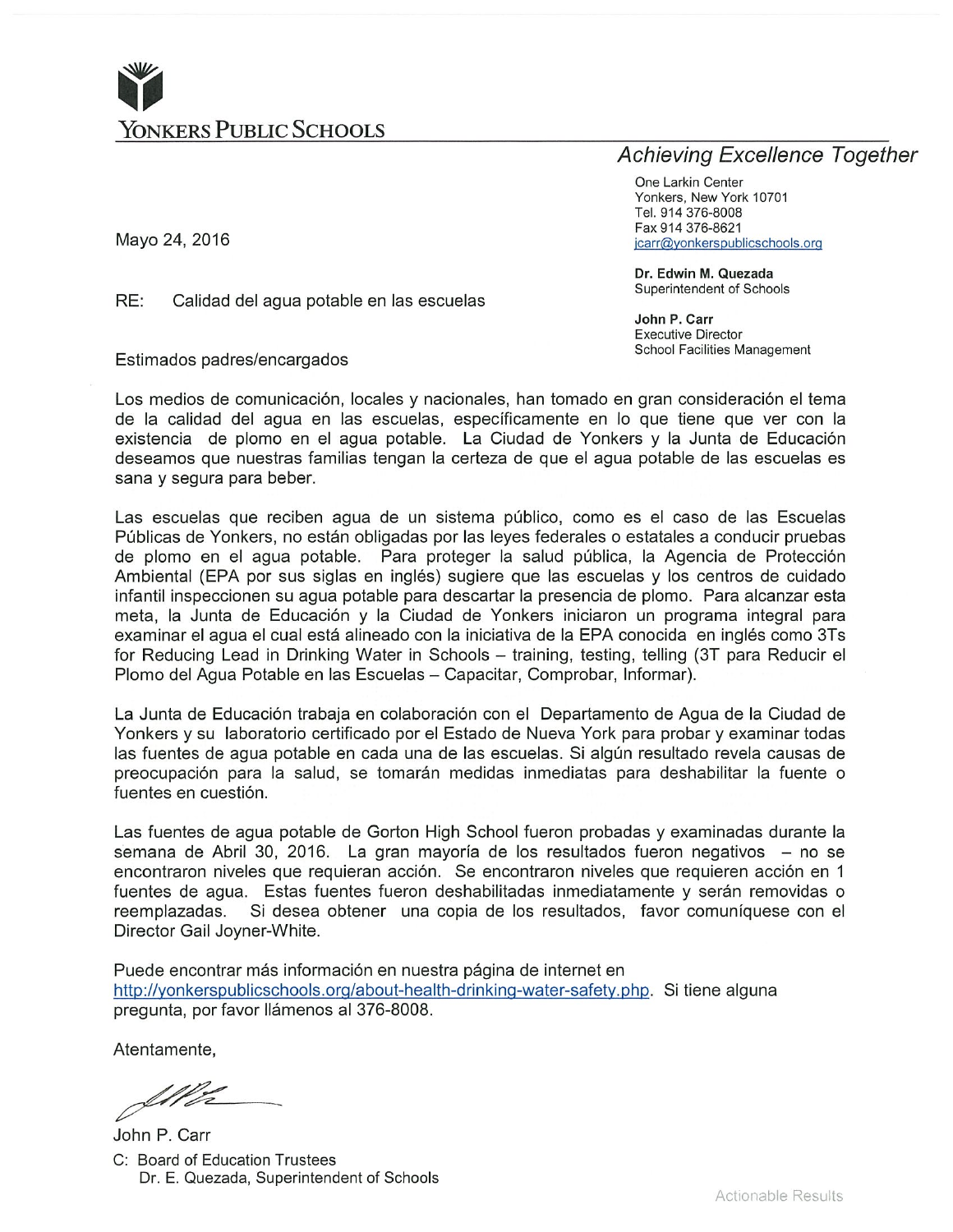## **GORTON HIGH**

**NY Lab ID No. 10176**

### **City of Yonkers, Bureau of Water's Laboratory**

**Method of Analysis EPA Method 200.8 Rev. 5.4**

|                 |          | Date of           |                                         | Initial /      | <b>Lead Concentration</b> | Date of         |                     |
|-----------------|----------|-------------------|-----------------------------------------|----------------|---------------------------|-----------------|---------------------|
| <b>BOE ID#</b>  | Lab ID#  | <b>Collection</b> | <b>Sample Description</b>               | <b>Flushed</b> | ug/L                      | <b>Analysis</b> | <b>ACTION TAKEN</b> |
| 001             | 16-5795  | $4 - 30 - 16$     |                                         | Initial        | $\frac{1.42}{0.42}$       | $5 - 5 - 16$    |                     |
| 003             | 16-5797  | $4 - 30 - 16$     |                                         | Initial        | LT 1.00                   | $5 - 5 - 16$    |                     |
| 004             | 16-5798  | $4 - 30 - 16$     |                                         | Initial        | LT 1.00                   | $5 - 5 - 16$    |                     |
| 006             | 16-5800  | $4 - 30 - 16$     |                                         | Initial        | 6.30                      | $5 - 5 - 16$    |                     |
| 008             | 16-5802  | $4 - 30 - 16$     |                                         | Initial        | 1.91                      | $5 - 5 - 16$    |                     |
| 010             | 16-5804  | $4 - 30 - 16$     |                                         | Initial        | 2.70                      | $5 - 5 - 16$    |                     |
| 012             | 16-5806  | $4 - 30 - 16$     |                                         | Initial        | 1.25                      | $5 - 5 - 16$    |                     |
| 014             | 16-5808  | $4 - 30 - 16$     |                                         | Initial        | LT 1.00                   | $5 - 5 - 16$    |                     |
| 016             | 16-5810  | $4 - 30 - 16$     |                                         | Initial        | LT 1.00                   | $5 - 5 - 16$    |                     |
| 018             | 16-5812  | $4 - 30 - 16$     |                                         | Initial        | 2.03                      | $5 - 5 - 16$    |                     |
| 020             | 16-5814  | $4 - 30 - 16$     |                                         | Initial        | 1.22                      | $5 - 5 - 16$    |                     |
| 022             | 16-5816  | 4-30-16           |                                         | Initial        | 1.29                      | $5 - 5 - 16$    |                     |
| 024             | 16-5818  | $4 - 30 - 16$     |                                         | Initial        | 3.78                      | $5 - 23 - 16$   |                     |
| 026             | 16-5820  | 4-30-16           |                                         | Initial        | 1.78                      | $5 - 5 - 16$    |                     |
| 028             | 16-5822  | $4 - 30 - 16$     |                                         | Initial        | 2.46                      | $5 - 5 - 16$    |                     |
| 030             | 16-5824  | $4 - 30 - 16$     |                                         | Initial        | 5.55                      | $5 - 5 - 16$    |                     |
| 032             | 16-5826  | $4 - 30 - 16$     |                                         | Initial        | 3.84                      | $5 - 5 - 16$    |                     |
| 034             | 16-5828  | 4-30-16           |                                         | Initial        | 5.21                      | $5 - 5 - 16$    |                     |
| 036             | 16-5830  | 4-30-16           |                                         | Initial        | 12.3                      | $5 - 5 - 16$    |                     |
| 037             | 16-5831  | $4 - 30 - 16$     |                                         | Flushed        | 8.94                      | $5 - 9 - 16$    |                     |
| 038             | 16-5832  | $4 - 30 - 16$     |                                         | Initial        | 2.10                      | $5 - 5 - 16$    |                     |
| 040             | 16-5834  | $4 - 30 - 16$     |                                         | Initial        | 4.35                      | $5 - 5 - 16$    |                     |
| 042             | 16-5836  | 4-30-16           |                                         | Initial        | LT 1.00                   | $5 - 5 - 16$    |                     |
| 043             | 16-5837  | $4 - 30 - 16$     |                                         | Initial        | 2.39                      | $5 - 5 - 16$    |                     |
| 045             | 16-5839  | $4 - 30 - 16$     |                                         | Initial        | LT 1.00                   | $5 - 5 - 16$    |                     |
| 047             | 16-5841  | $4 - 30 - 16$     |                                         | Initial        | 1.20                      | $5 - 9 - 16$    |                     |
| 049             | 16-5843  | $4 - 30 - 16$     |                                         | Initial        | LT 1.00                   | $5 - 9 - 16$    |                     |
| 051             | 16-5845  | $4 - 30 - 16$     |                                         | Initial        | LT 1.00                   | $5 - 9 - 16$    |                     |
| 052             | 16-5846  | 4-30-16           |                                         | Initial        | 3.04                      | $5 - 9 - 16$    |                     |
| 054             | 16-5848  | 4-30-16           |                                         | Initial        | 1.99                      | $5 - 9 - 16$    |                     |
| 055             | 16-5849  | $4 - 30 - 16$     |                                         | Initial        | 4.25                      | $5 - 9 - 16$    |                     |
| 057             | 16-5851  | $4 - 30 - 16$     |                                         | Initial        | 5.66                      | $5 - 9 - 16$    |                     |
| 059             | 16-5853  | $4 - 30 - 16$     | Faucet Rm. 216                          | <b>Initial</b> | 123                       | $5 - 11 - 16$   | <b>SHUT OFF</b>     |
| 060             | 16-5854  | 4-30-16           | $\pmb{\mathsf{H}}$                      | Flushed        | 8.48                      | $5 - 12 - 16$   |                     |
| 061             | 16-5855  | $4 - 30 - 16$     |                                         | Initial        | 3.55                      | $5 - 11 - 16$   |                     |
| $G - 01$        | 16-14025 | $10 - 15 - 16$    |                                         | Initial        | 1.45                      | $12 - 10 - 16$  |                     |
| $02-A$          | 16-14026 | 10-15-16          |                                         | Initial        | 6.99                      | 12-10-16        |                     |
| $03-B$          | 16-14027 | $10-15-16$        |                                         | Initial        | 4.26                      | $12 - 10 - 16$  |                     |
| $\overline{04}$ | 16-14028 | $10 - 15 - 16$    |                                         | Initial        | 3.97                      | $12 - 10 - 16$  |                     |
| 05              | 16-14029 | $10 - 15 - 16$    | Faucet #2- Lab Room 225                 | <b>Initial</b> | 53.2                      | $12 - 10 - 16$  | <b>SHUT OFF</b>     |
| $\overline{00}$ | 16-14030 | $10 - 15 - 16$    |                                         | Initial        | <b>Requires Digestion</b> |                 |                     |
| 07              | 16-14031 | 10-15-16          | <b>Faucet Sink 3 Room 224 - 3rd Fl.</b> | <b>Initial</b> | 19.7                      | $12 - 10 - 16$  | <b>SHUT OFF</b>     |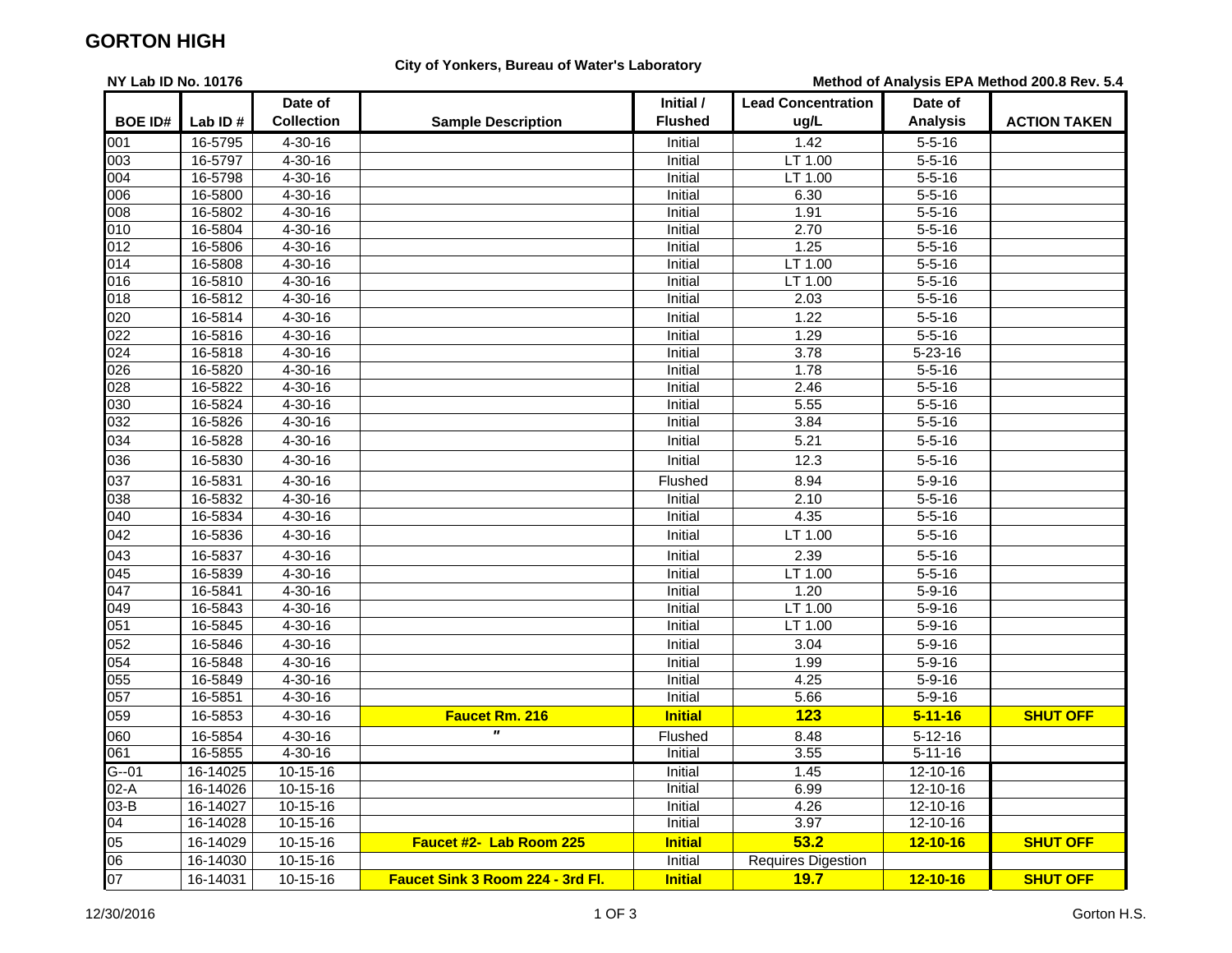## **GORTON HIGH**

### **City of Yonkers, Bureau of Water's Laboratory**

**NY Lab ID No. 10176**

| Method of Analysis EPA Method 200.8 Rev. 5.4 |  |  |  |  |  |  |
|----------------------------------------------|--|--|--|--|--|--|
|----------------------------------------------|--|--|--|--|--|--|

|                 |          | Date of           |                                                          | Initial /      | <b>Lead Concentration</b> | Date of         |                     |
|-----------------|----------|-------------------|----------------------------------------------------------|----------------|---------------------------|-----------------|---------------------|
| <b>BOE ID#</b>  | Lab ID#  | <b>Collection</b> | <b>Sample Description</b>                                | <b>Flushed</b> | ug/L                      | <b>Analysis</b> | <b>ACTION TAKEN</b> |
|                 |          |                   | <b>Faucet Sink 4- North Faucet - Rm 224 -</b>            |                |                           |                 |                     |
| 08              | 16-14032 | 10-15-16          | 3rd Fl.                                                  | <b>Initial</b> | 1720                      | $12 - 10 - 16$  | <b>SHUT OFF</b>     |
|                 |          |                   | <b>Faucet Sink 5- South Faucet - Rm 224 -</b>            |                |                           |                 |                     |
| 09              | 16-14033 | 10-15-16          | 3rd Fl.                                                  | <b>Initial</b> | 30.5                      | $12 - 10 - 16$  | <b>SHUT OFF</b>     |
|                 |          |                   | Faucet Sink 7- East Faucet - Rm 224 -                    |                |                           |                 |                     |
| 10              | 16-14034 | $10 - 15 - 16$    | 3rd Fl.                                                  | <b>Initial</b> | <b>119</b>                | $12 - 10 - 16$  | <b>SHUT OFF</b>     |
| 11              | 16-14035 | $10-15-16$        |                                                          | Initial        | 8.80                      | 12-10-16        |                     |
| 12              | 16-14036 | $10 - 15 - 16$    | <b>Faucet Sink - Room 223-B</b>                          | <b>Initial</b> | 49.8                      | $12 - 10 - 16$  | <b>SHUT OFF</b>     |
| 13              | 16-14037 | 10-15-16          | <b>Faucet Sink 4- Room 223-3rd Fl.</b>                   | <b>Initial</b> | 239                       | $12 - 10 - 16$  | <b>SHUT OFF</b>     |
|                 |          |                   | <b>Faucet Sink 5- South Faucet Room 223-</b>             |                |                           |                 |                     |
| 14              | 16-14038 | 10-15-16          | 3rd Fl.                                                  | <b>Initial</b> | 64.6                      | $12 - 10 - 16$  | <b>SHUT OFF</b>     |
|                 |          |                   | <b>Faucet Sink 5- North Faucet Room 223-</b>             |                |                           |                 |                     |
| 15              | 16-14039 | 10-15-16          | 3rd Fl.                                                  | <b>Initial</b> | 56.5                      | $12 - 10 - 16$  | <b>SHUT OFF</b>     |
| 16              | 16-14040 | 10-15-16          |                                                          | Initial        | 11.1                      | 12-10-16        |                     |
| 17              | 16-14041 | $10-15-16$        |                                                          | Initial        | 7.73                      | 12-10-16        |                     |
| 18              | 16-14042 | 10-15-16          |                                                          | Initial        | 10.4                      | 12-10-16        |                     |
| 19              | 16-14043 | $10 - 15 - 16$    | Faucet Sink -outside B.R. - 221                          | <b>Initial</b> | 98.4                      | $12 - 10 - 16$  | <b>POSTED</b>       |
| 20              | 16-14044 | 10-15-16          | <b>Faucet Sink 5 - Room 220 - 3rd Fl.</b>                | <b>Initial</b> | 72.5                      | $12 - 10 - 16$  | <b>SHUT OFF</b>     |
| 21              | 16-14045 | 10-15-16          |                                                          | Initial        | 12.6                      | 12-10-16        |                     |
| $\overline{22}$ | 16-14046 | 10-15-16          |                                                          | Initial        | 2.85                      | 12-10-16        |                     |
| $\overline{23}$ | 16-14047 | $10-15-16$        |                                                          | Initial        | 12.0                      | $12 - 10 - 16$  |                     |
| 24              | 16-14048 | 10-15-16          | Faucet Sink West - Rm. 216 - 3rd Fl.                     | <b>Initial</b> | 4660                      | $12 - 10 - 16$  | <b>SHUT OFF</b>     |
| 25              | 16-14049 | $10-15-16$        | <mark>Faucet Slop Sink - South side Hall - 3rd Fl</mark> | <b>Initial</b> | 17.1                      | $12 - 10 - 16$  | <b>POSTED</b>       |
| 26              | 16-14050 | 10-15-16          | Faucet Sink right of door - Rm.213 - 3rd F               | <b>Initial</b> | 122                       | $12 - 10 - 16$  | <b>SHUT OFF</b>     |
| 27              | 16-14051 | 10-15-16          | Faucet-AP Office-2nd Fl. Rm # 212                        | <b>Initial</b> | 48.2                      | $12 - 10 - 16$  | <b>SHUT OFF</b>     |
| 28              | 16-14052 | $10-15-16$        |                                                          | Initial        | 1.74                      | 12-12-16        |                     |
| 29              | 16-14053 | 10-15-16          |                                                          | Initial        | 4.62                      | 12-12-16        |                     |
| 30              | 16-14054 | 10-15-16          | Faucet 1- Girl's B.R.-1st Fl. - Rm-107                   | <b>Initial</b> | 52.6                      | $12 - 12 - 16$  | <b>SHUT OFF</b>     |
| 31              | 16-14055 | $10-15-16$        |                                                          | Initial        | 6.78                      | $12 - 12 - 16$  |                     |
| 32              | 16-14056 | 10-15-16          |                                                          | Initial        | 6.25                      | 12-12-16        |                     |
| 33              | 16-14057 | 10-15-16          | <b>Faucet in stall - Girl's B.R.- Rm-107</b>             | <b>Initial</b> | 28.3                      | $12 - 12 - 16$  | <b>SHUT OFF</b>     |
| 34              | 16-14058 | 10-15-16          |                                                          | Initial        | 2.09                      | 12-12-16        |                     |
| 35              | 16-14059 | $10 - 15 - 16$    |                                                          | Initial        | 8.75                      | $12 - 12 - 16$  |                     |
| 36              | 16-14060 | $10 - 15 - 16$    | <b>Principal's Office Bathroom</b>                       | <b>Initial</b> | 87.2                      | $12 - 12 - 16$  | <b>POSTED</b>       |
| $\overline{37}$ | 16-14061 | $10 - 15 - 16$    |                                                          | Initial        | 1.17                      | $12 - 12 - 16$  |                     |
| 38              | 16-14062 | $10 - 15 - 16$    |                                                          | Initial        | 2.47                      | 12-12-16        |                     |
| 39              | 16-14063 | 10-15-16          |                                                          | Initial        | 9.25                      | 12-12-16        |                     |
| 40              | 16-14064 | $10-15-16$        |                                                          | Initial        | 3.63                      | 12-12-16        |                     |
| 41              | 16-14065 | $10-15-16$        |                                                          | Initial        | 8.98                      | $12 - 12 - 16$  |                     |
| 42              | 16-14066 | $10 - 15 - 16$    |                                                          | Initial        | 2.77                      | $12 - 12 - 16$  |                     |
| 43              | 16-14067 | 10-15-16          |                                                          | Initial        | 4.20                      | 12-12-16        |                     |
| 44              | 16-14068 | 10-15-16          |                                                          | Initial        | 5.47                      | 12-12-16        |                     |